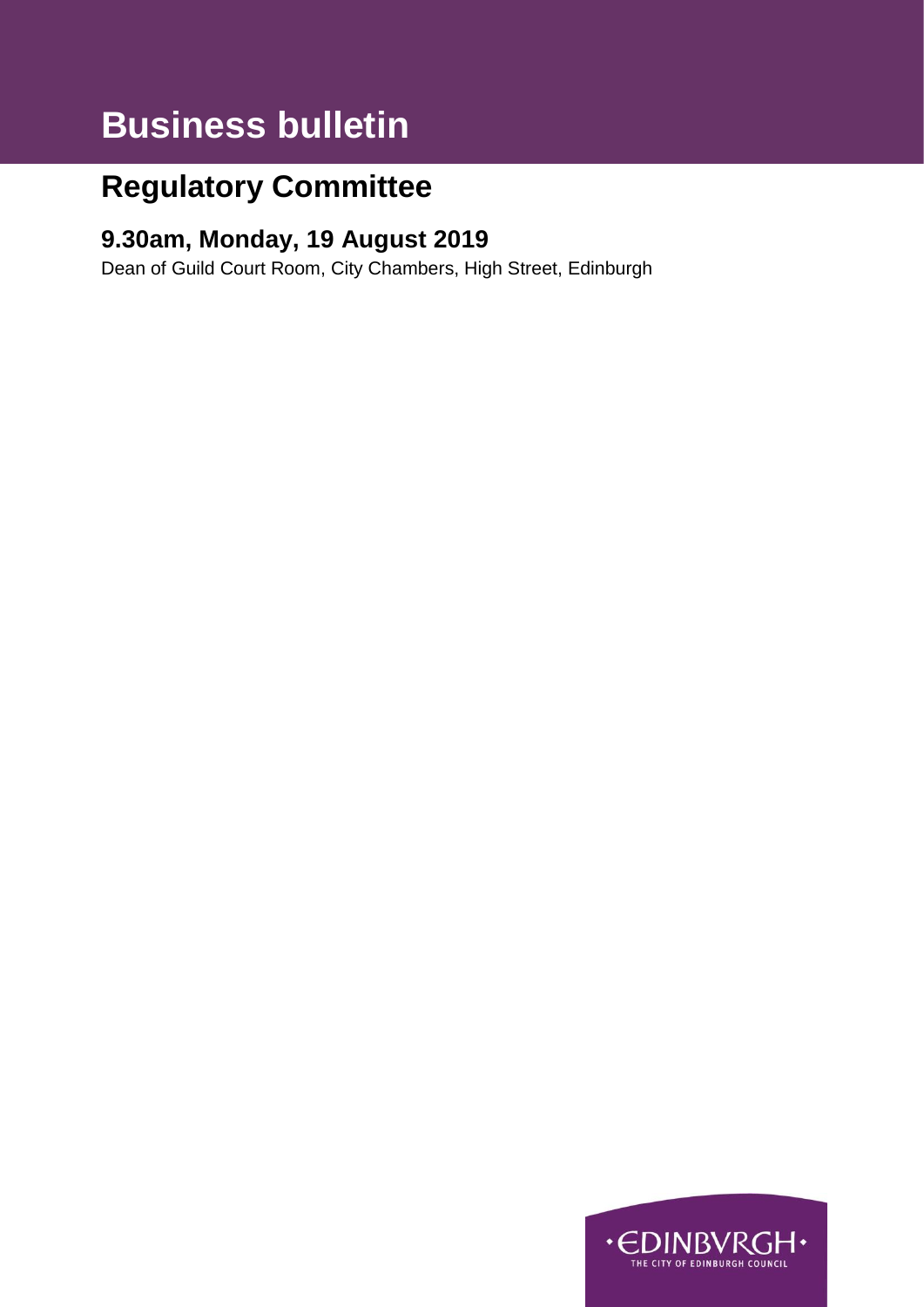## **Regulatory Committee**

| <b>Convener:</b>                                                                                    | <b>Members:</b>                                                                                                                                                                                                                      | <b>Contact:</b>                                                                                                                                   |
|-----------------------------------------------------------------------------------------------------|--------------------------------------------------------------------------------------------------------------------------------------------------------------------------------------------------------------------------------------|---------------------------------------------------------------------------------------------------------------------------------------------------|
| Convenor<br><b>Councillor Catherine Fullerton</b><br>Vice-Convenor<br><b>Councillor Denis Dixon</b> | <b>Councillor Scott Arthur</b><br><b>Councillor Susan Rae</b><br><b>Councillor Cameron Rose</b><br><b>Councillor Donald Wilson</b><br><b>Councillor Max Mitchell</b><br><b>Councillor Neil Ross</b><br><b>Councillor Derek Howie</b> | Lesley Birrell,<br><b>Committee Services</b><br>0131 529 4240<br><b>Andrew Mitchell</b><br><b>Regulatory Services</b><br>Manager<br>0131 469 5822 |

#### **Sexual Entertainment Venues (SEVs)**

On 11 March 2019 the Regulatory Committee agreed that a consultation would be carried out on the introduction of a licensing regime for SEVs. The public consultation was launched on 8 July 2019 and will run for six weeks. The consultation asks members of the public and any other interested parties whether SEVs should be licensed in the city. If the Council decides that these premises should not be licensed, the venues will continue to operate as they currently do*.*

#### **Recent News: Background: Background:**

On 21 March 2019 a commencement order was laid before the Scottish parliament which provides local authorities with the powers to introduce a discretionary licensing regime for Sexual Entertainment Venues (SEVs).

A SEV is defined as a premises where sexual entertainment is performed live, for the direct or indirect financial benefit of the organiser and for the sole purpose of sexual stimulation of members of the audience.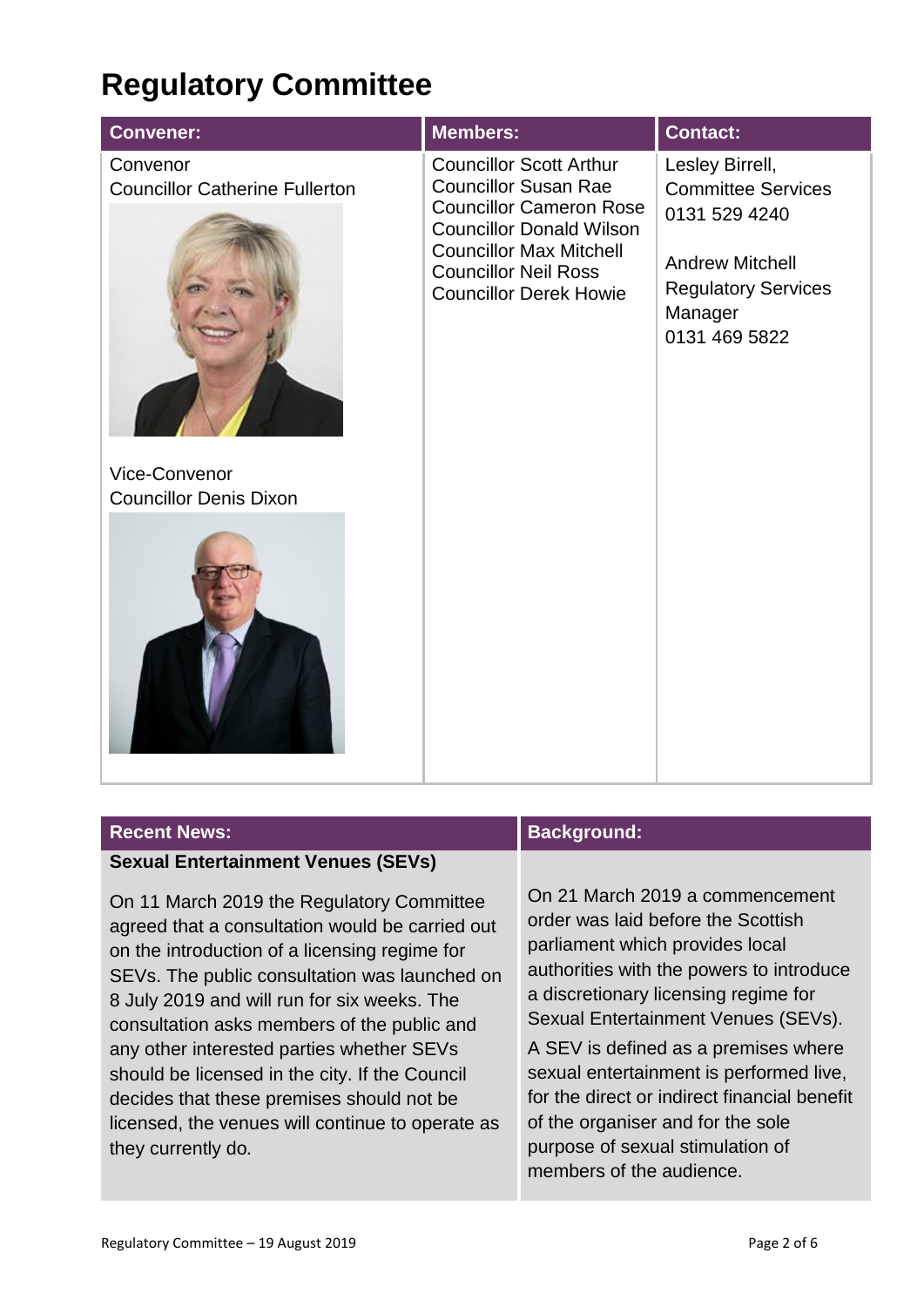| Furthermore, the consultation seeks to gain a<br>broader understanding of community views on<br>the potential shape of a licensing system for<br>SEVs, if it was introduced. Adoption of the<br>powers to license SEVs does not imply approval<br>of these types of premises by the Council.<br>Premises used as massage parlours or saunas<br>are not included in this legislation or in the<br>definition of sexual entertainment, and will not<br>be affected by these proposals. |                                                                                                                                                                                                                                      |  |
|--------------------------------------------------------------------------------------------------------------------------------------------------------------------------------------------------------------------------------------------------------------------------------------------------------------------------------------------------------------------------------------------------------------------------------------------------------------------------------------|--------------------------------------------------------------------------------------------------------------------------------------------------------------------------------------------------------------------------------------|--|
| <b>Taxi Training</b>                                                                                                                                                                                                                                                                                                                                                                                                                                                                 |                                                                                                                                                                                                                                      |  |
| All new taxi and PHC drivers will be required to<br>complete the new training qualification and<br>examination prior to the grant of a licence.<br>The training requirements and course content<br>for both PHC and taxi drivers will be exactly the                                                                                                                                                                                                                                 | The Licensing Service is an accredited<br><b>City and Guilds Training Centre. Training</b><br>will be delivered 'in house' by Council<br>staff, with external trainers brought in to<br>deliver specialist areas.                    |  |
| same. PHC drivers will not be required to pass a<br>topographical assessment and the                                                                                                                                                                                                                                                                                                                                                                                                 | Training will be managed on a rolling<br>basis over a three-year period.                                                                                                                                                             |  |
| topographical training will not be included as<br>part of the course content.                                                                                                                                                                                                                                                                                                                                                                                                        | The course content will be comprised of<br>eight modules:                                                                                                                                                                            |  |
| All existing taxi and PHC drivers will also have<br>to complete the full training course and they will<br>have the option of taking the examination /<br>assessment at the end of the course. It is hoped<br>that drivers will welcome the opportunity to gain<br>a professional qualification                                                                                                                                                                                       | The regulatory framework of the taxi<br>and private hire industry<br>Road safety when driving passengers<br>$\bullet$<br>in a taxi or private hire vehicle<br>Professional customer service in the<br>taxi and private hire industry |  |
| The course will include 24 hours of training with<br>a number of different options for drivers.                                                                                                                                                                                                                                                                                                                                                                                      | Picking up and setting down<br>$\bullet$<br>passengers and fares in the taxi &                                                                                                                                                       |  |
| The venue for the training will be in Council<br>offices next to the Taxi Examination Centre at<br>33 Murrayburn Road, Edinburgh, EH14 2TF.<br>The training will cost £300 per applicant.                                                                                                                                                                                                                                                                                            | <b>PHC</b> industry<br>Transporting of children and young<br>people by taxi or private hire vehicle<br>Taxi and private hire services for<br>passengers who require assistance                                                       |  |
| <b>Taxi and Private Hire Training Update - report to</b><br><b>Regulatory Committee October 2018</b>                                                                                                                                                                                                                                                                                                                                                                                 | <b>First Aid</b><br>$\bullet$<br><b>Public Protection: Awareness Raising</b><br>and Response (Safeguarding)                                                                                                                          |  |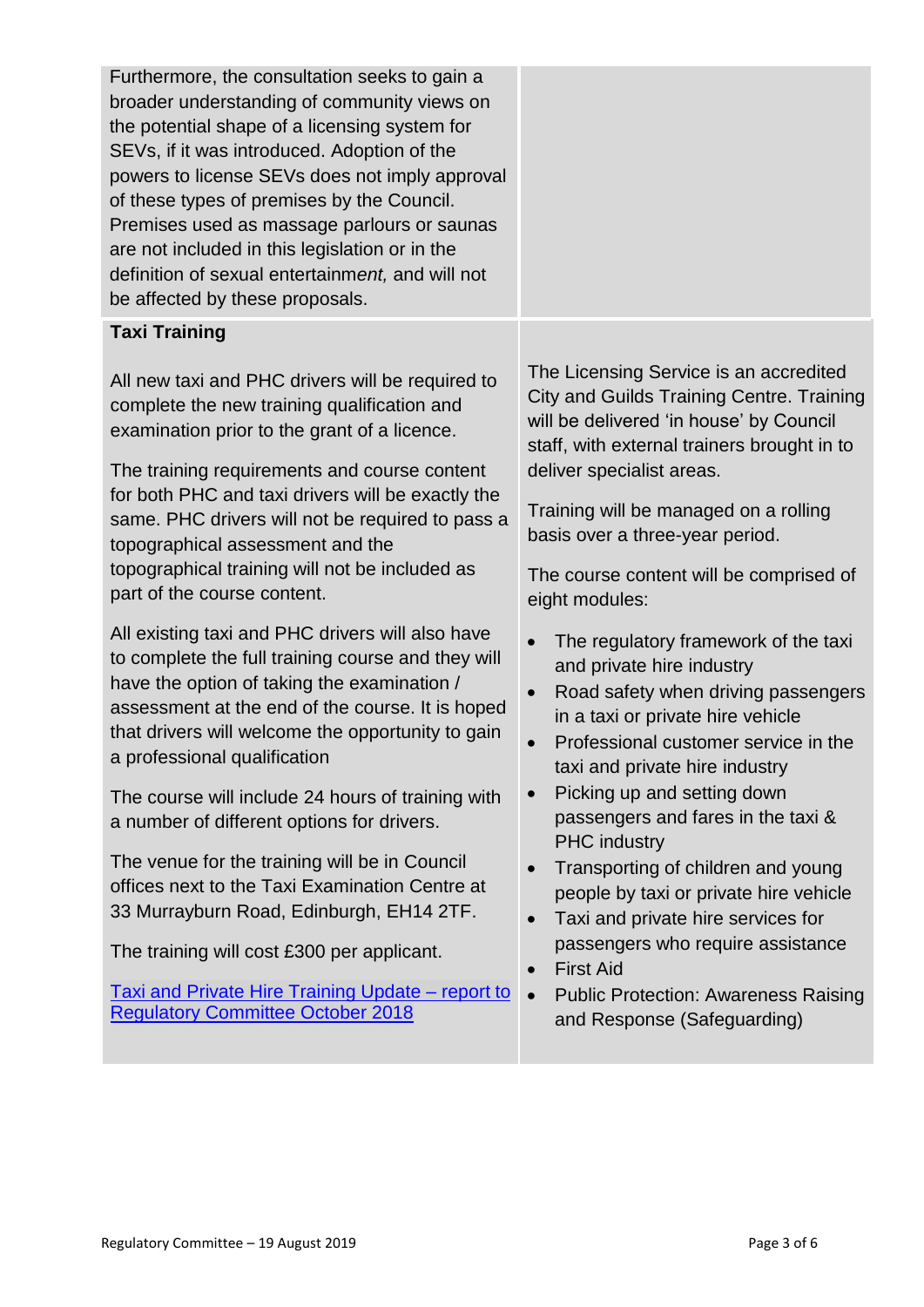#### **Landlord registration project commenced**

Following a number of changes within the licensing regulation scheme in order to assist in improving standards, the licensing service instigated a review of existing practice and procedure.

Officers within the Private Rented Team have begun a project to look at existing landlords, landlords whose registrations have expired and who have not renewed their registrations and issues with standards existing properties.

Initial enquiries have identified that a number of landlords have failed to re-register or sold their properties and are no longer involved in the industry.

The team are now engaging with landlords, informing them of their obligations and / or requesting a written declaration if the landlords advise that they no longer rent out the properties.

### **Age & Emissions Policy – Key Updates**

#### **Exemptions**

The Licensing Sub-Committee has considered a significant number of applications to be exempt from its Age & Emissions policy.

| <b>Total considered</b>      | 383            |  |
|------------------------------|----------------|--|
| <b>Refused</b>               | 133            |  |
| Granted                      | 209            |  |
| $1-2$ yrs                    | 169            |  |
| $2-3$ yrs                    | 36             |  |
| $3 + yrs$                    | $\overline{4}$ |  |
| Withdrawn                    | 39             |  |
| Continued                    | 13             |  |
| Still to be considered       | 16             |  |
| (figures as at 15 July 2019) |                |  |

All landlords who make a declaration will have their property visited to verify the outcome. Visits will also be made to properties of any landlords who fail to engage, to identify whether the properties are currently unregistered lets.

The Licensing Service will work in conjunction with the Private Rented Services Enforcement Team to take the appropriate enforcement action where any landlord fails to register.

On 16 March 2018 the Regulatory Committee agreed to amend its policy with respect to the age and emissions standard of licensed vehicles in Edinburgh's Taxi and Private Hire Car fleet.

On 7 May 2018 the Regulatory Committee agreed the new licensing conditions that would allow this policy to come into effect.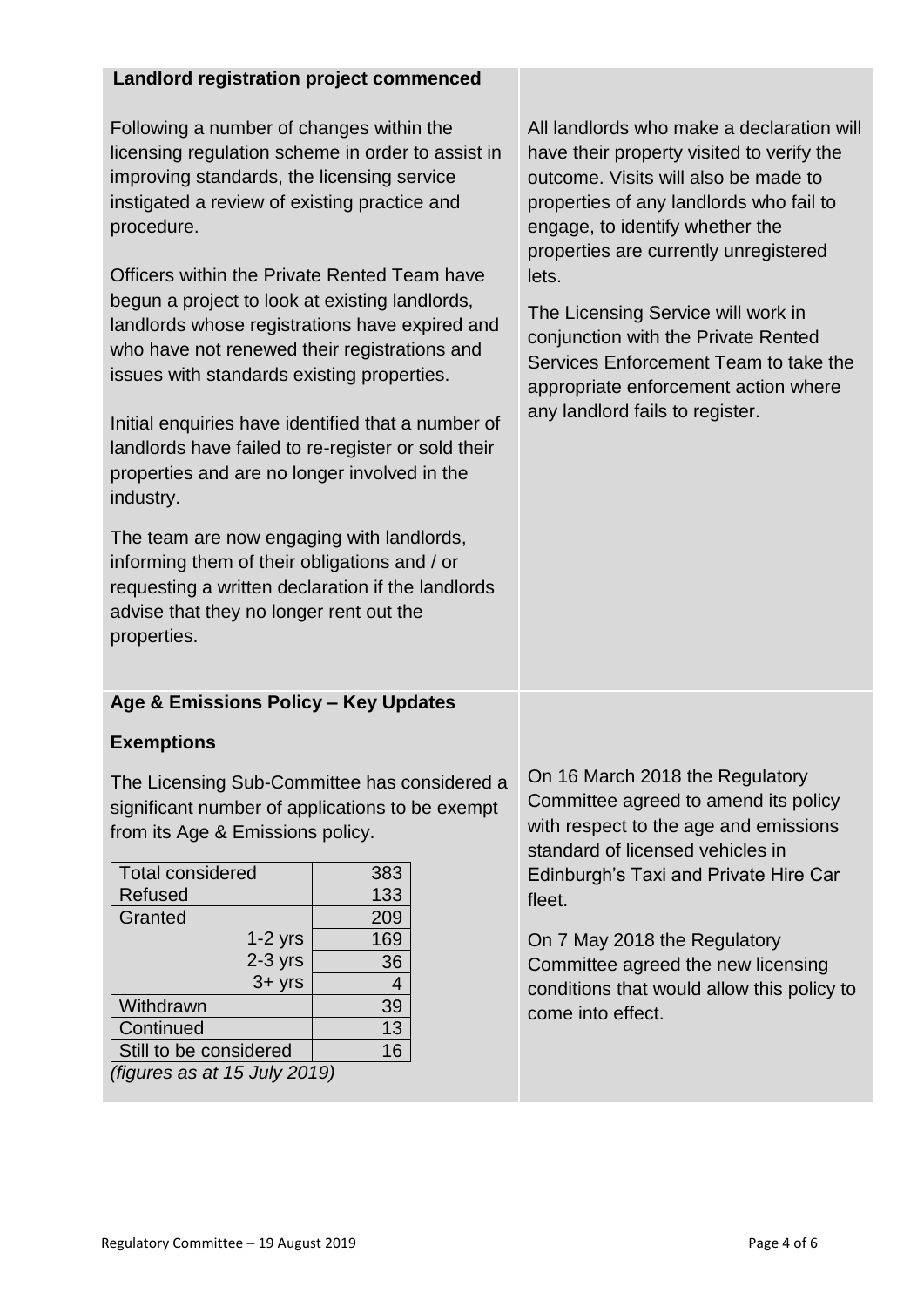#### **Short term lets**

On 28 April 2019 the Scottish Government launched a public consultation on the regulation of short term lets, which ran until 19 July 2019.

Through the Council's Member Officer Working Group on short term lets, a response to the consultation with input from a range of services was co-ordinated. The Working Group believes that the introduction of a discretionary licensing system is the most effective way of improving safety standards within the sector, as well as managing the effect it has on the city and Council services. It is hoped that the Scottish Government will publish the results of the consultation by the end of the year.

The Council has previously expressed strong concern about the impact of certain aspects of the short term letting industry on the city. The Council has previously agreed a position calling for additional regulation of the sector, either through changes to planning classifications or the introduction of a licensing system. To achieve the objective of additional regulation, the Scottish Government would be required to take action to introduce legislation.

As short term letting has no current statutory definition, the Council's existing enforcement powers are limited. The most recent research indicates that there are over 12,000 properties operating in this manner. The operation of short term lets are having a significant effect on a wide range of areas including supply of housing, anti-social behaviour and the hollowing out of some communities.

#### **PHC overprovision guidance**

The Scottish Government has now commissioned a third party provider to assist in developing guidance and a toolkit approach to support each licensing authority to assess whether there is overprovision of private hire cars in its area.

Officers are currently engaging with the Scottish Government on this and will be contributing to the ongoing development of the guidance. There is not currently a timeline in place for the availability of this guidance, however officers will closely monitor the process and provide updates where appropriate.

The Civic Government (Scotland) Act 1982 has for many years allowed the number of taxis to be limited. On 1 May 2017 amendments to the Act giving a power to limit the number of licensed Private Hire Cars came into force. These new powers require an assessment of overprovision, and guidance is awaited on how to assess this